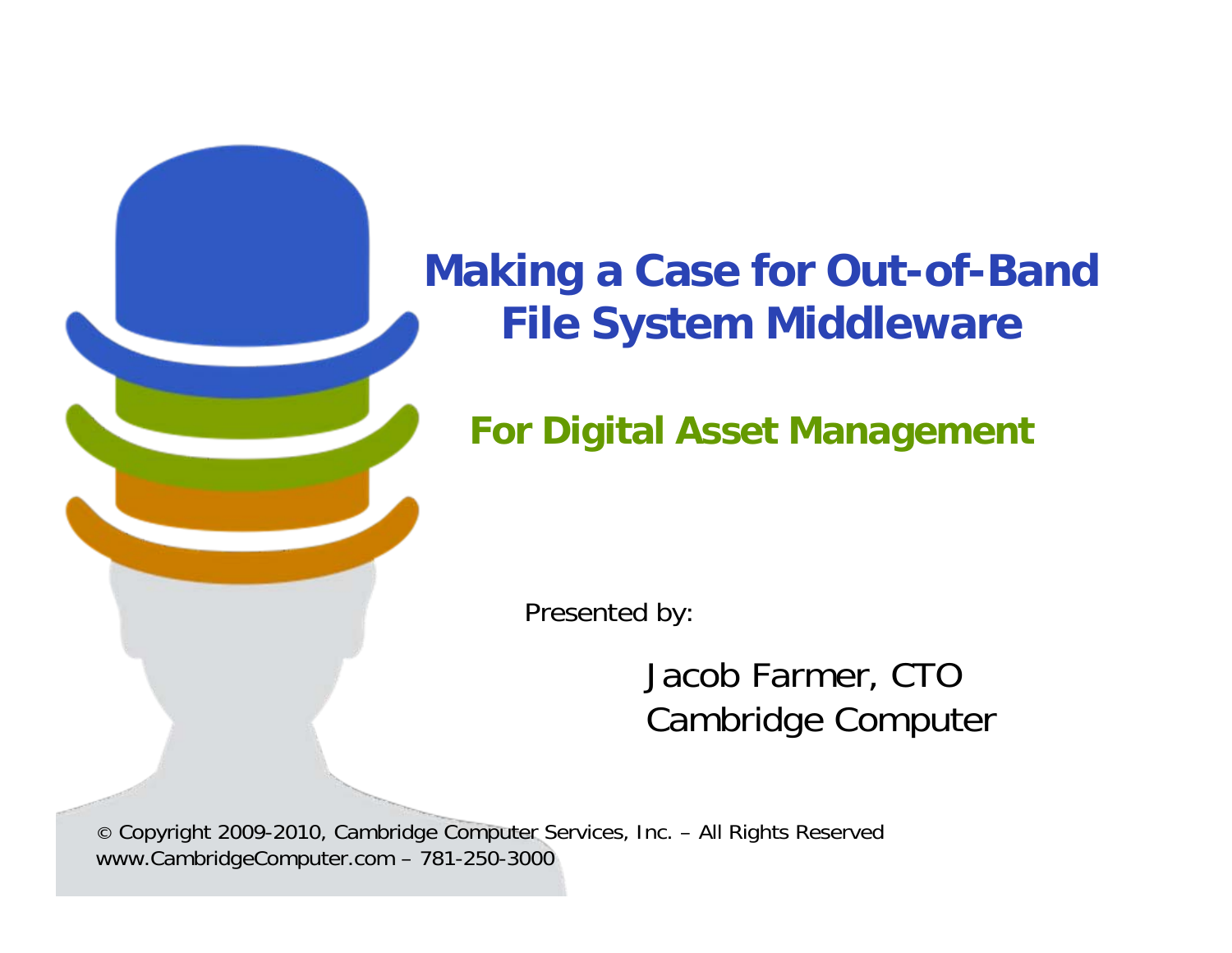### Overall Problem Statement



- There is a lot of desirable storage management functionality that neither belongs in the file system nor in digital asset management software.
	- Many get by with 3<sup>rd</sup> party storage management applications, scripting, home grown applications
	- Some go ahead and integrate storage management functionality into their applications
- The logical solution is to insert a middleware layer to bridge the gap between application and file system.
	- IRODS and SRB attempt to do this
	- We believe that there is a need for something lighter weight that sits out of the data-path.
	- We are not sure exactly what it does, what the user interface looks like, and how best to implement an API

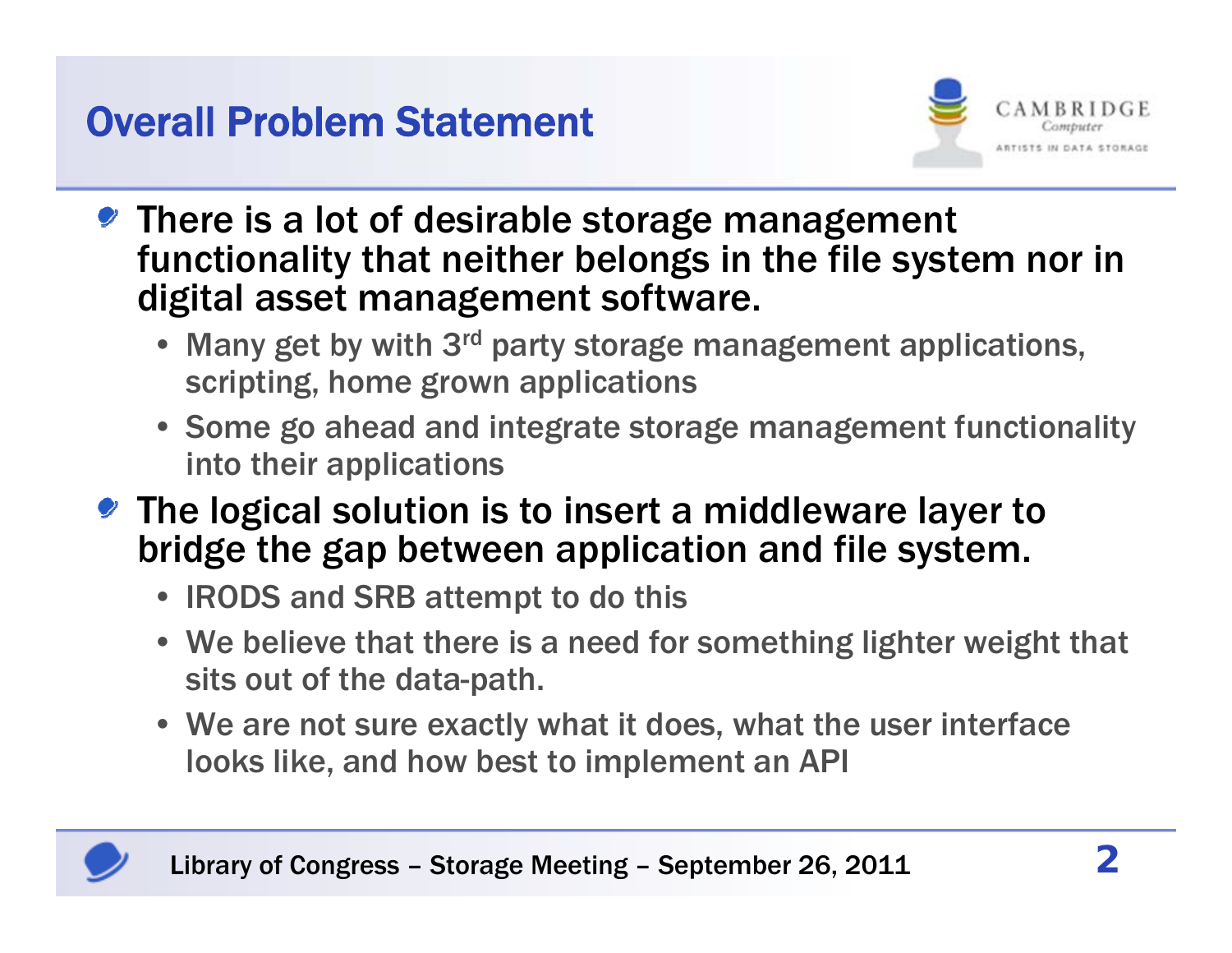# Some Specific Problems to Solve



### Data Migration

- •Life cycle management and prioritization of resources
- •Data protection (backup and replication)
- Hardware refresh
- Workflow automation
	- Process workflows
	- Curation workflows
	- The hand-off from research to curation

### Geographic placement/distribution of data

- For collaboration or for redundancy
- Data integrity verification
- Reporting and chargeback
- Access control beyond traditional file system permissions

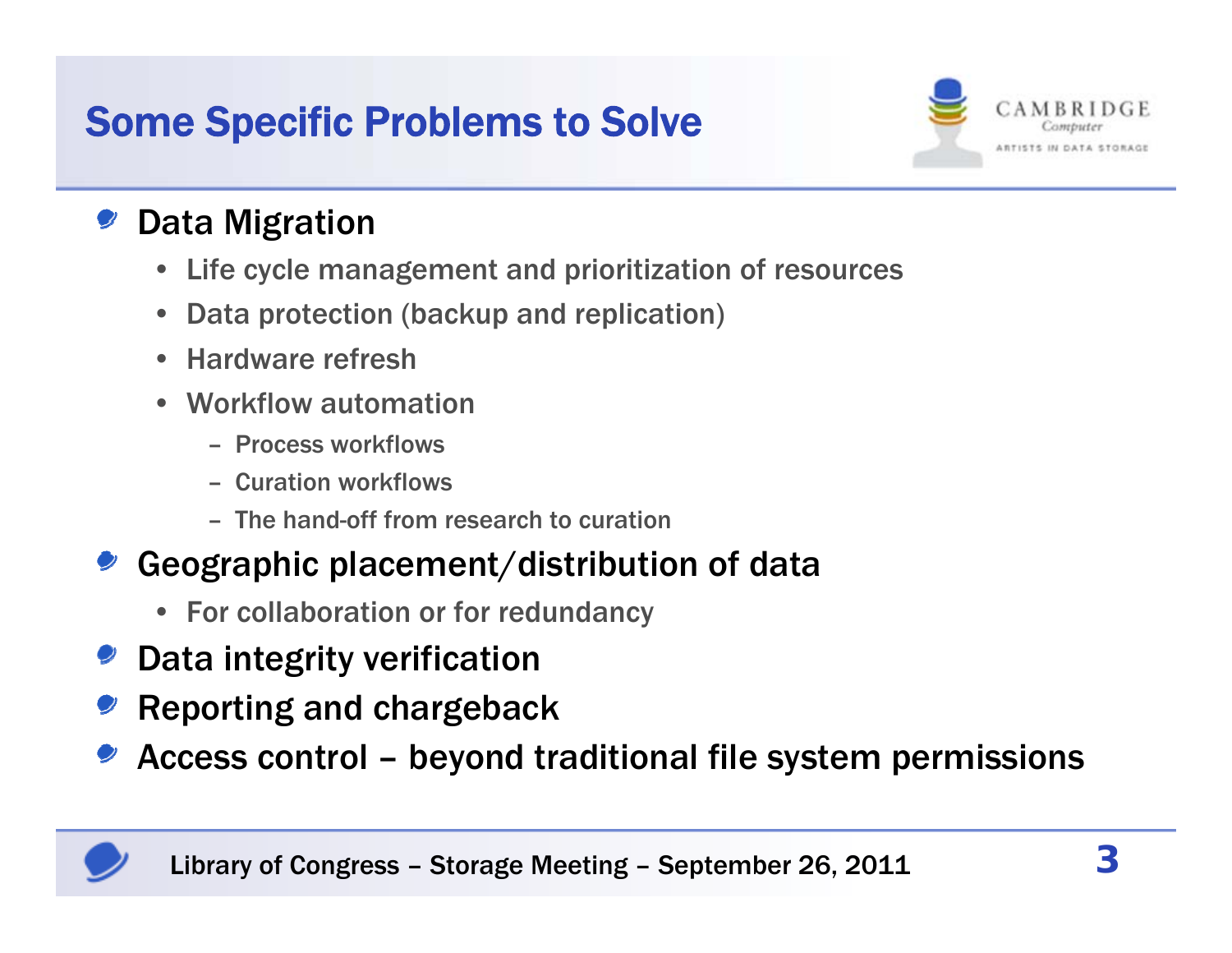# Bridging the Gap Between Object Storage and File Systems



- Several vendors are marketing flat object storage systems as alternatives to conventional tree-based file systems.
- Features include:
	- •Immutability
	- •Ease of expansion
	- Unique persistent identifier (UUID)
	- Expandability
	- Redundancy

#### Object stores often perform other functions

- $\bullet$ Limited metadata management
- •Replication
- •Data integrity verification
- How do you leverage these technologies?
	- $\bullet$ Reconcile the world of file systems to that of object storage
	- Support object stores from multiple vendors
	- •Migrate between object stores

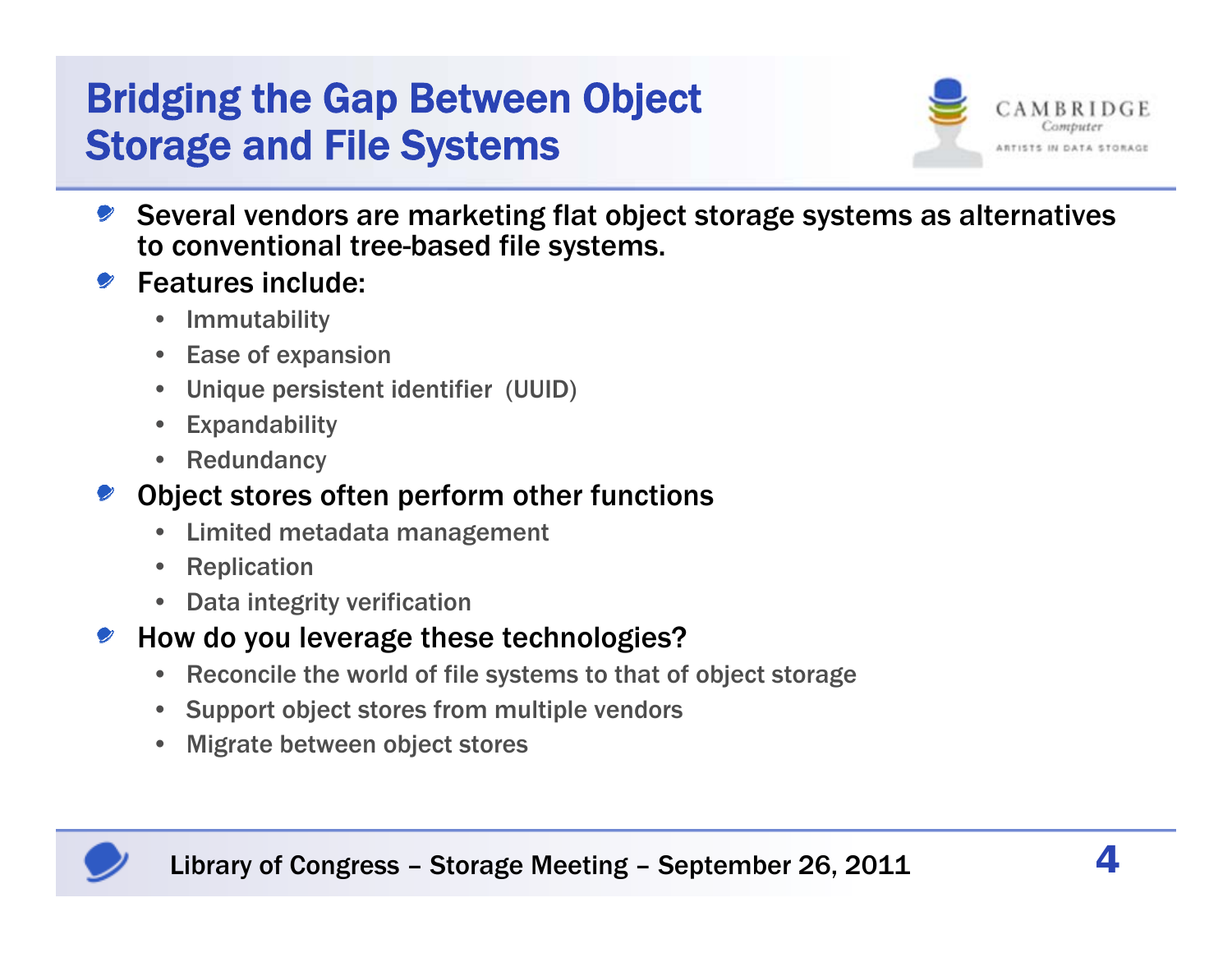# Typical Content Management "Stack"





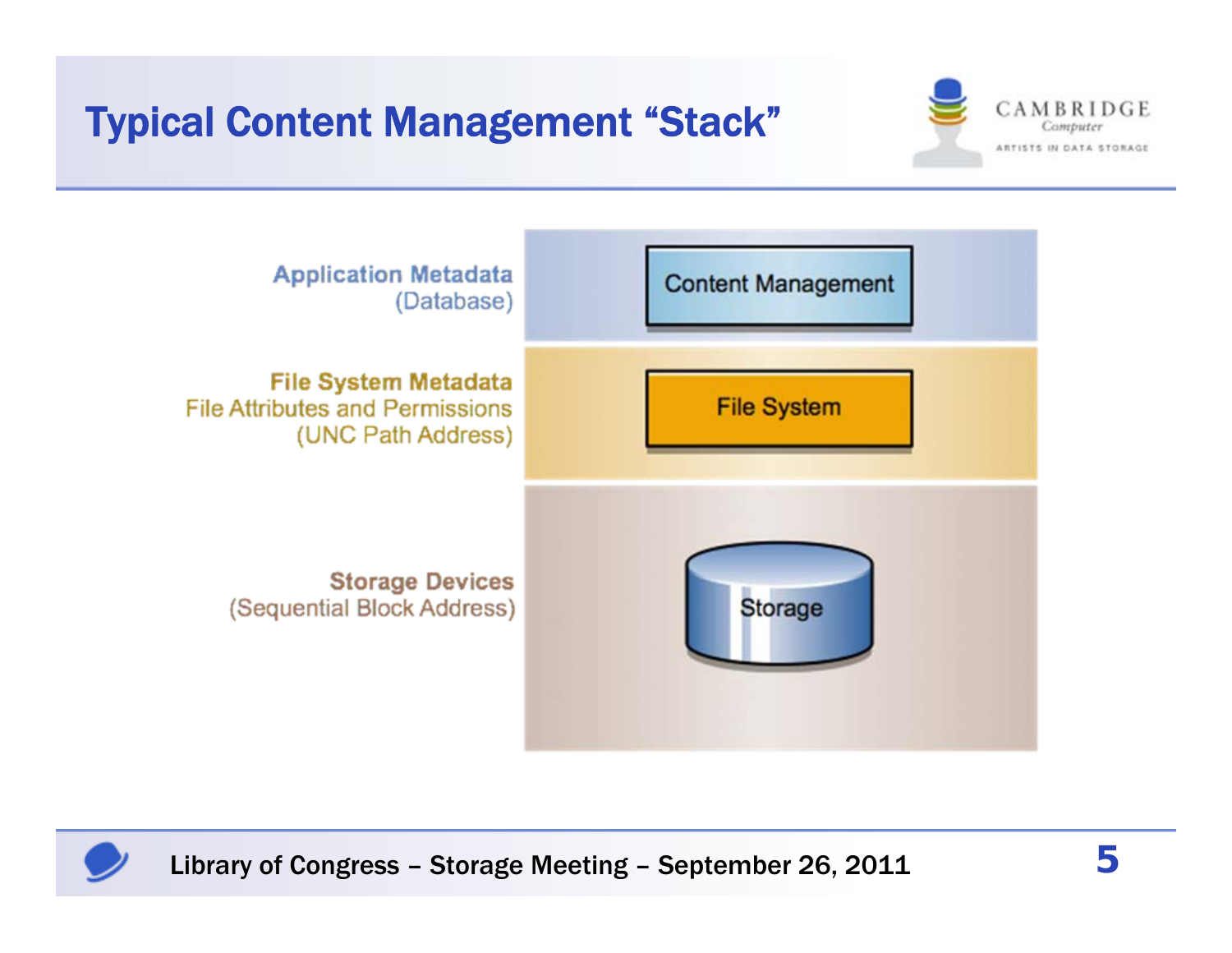### Inserting File System Middleware





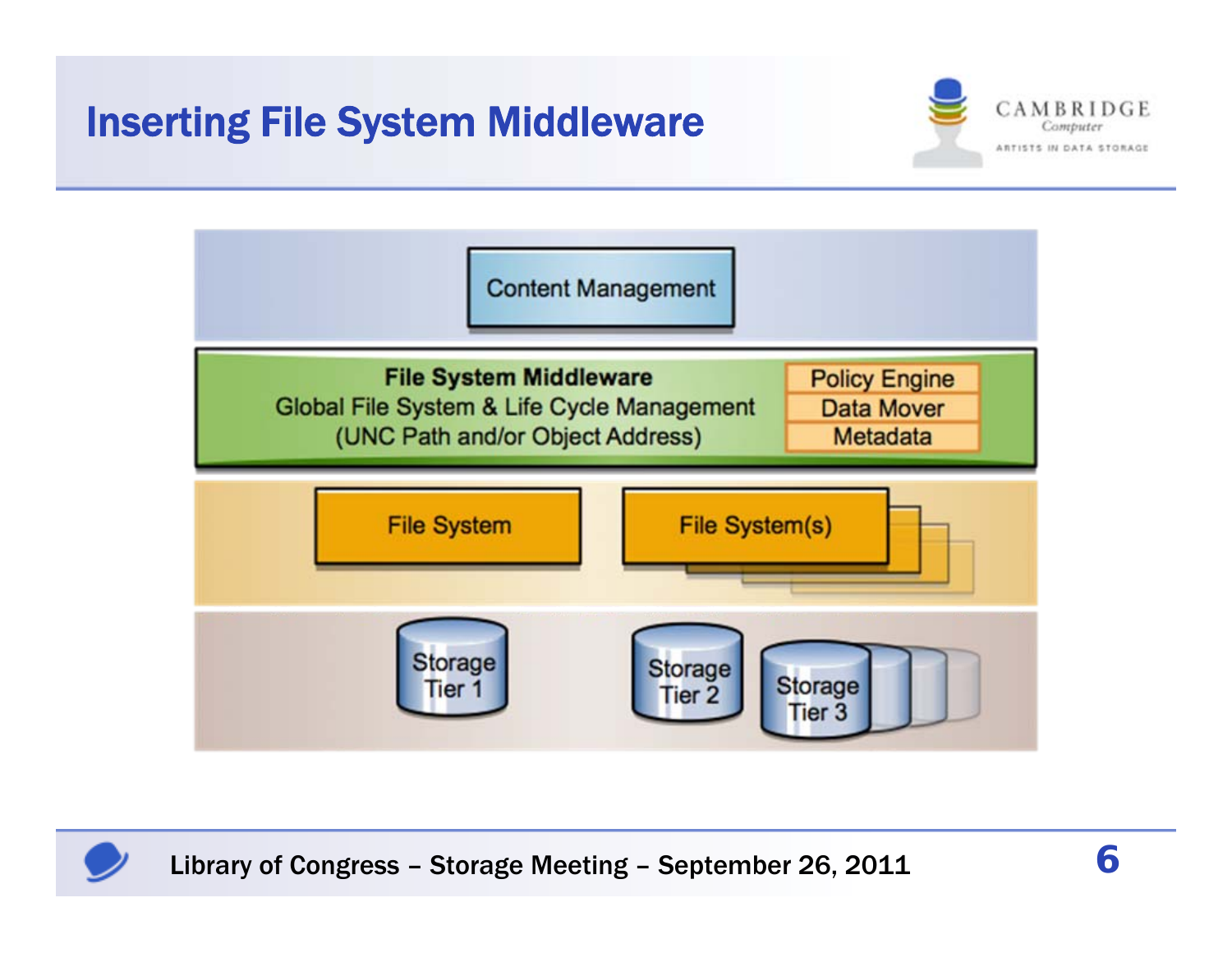### Storage Abstraction Logic Can Sit Inband or Out-of-band







Library of Congress – Storage Meeting – September 26, 2011 **7**